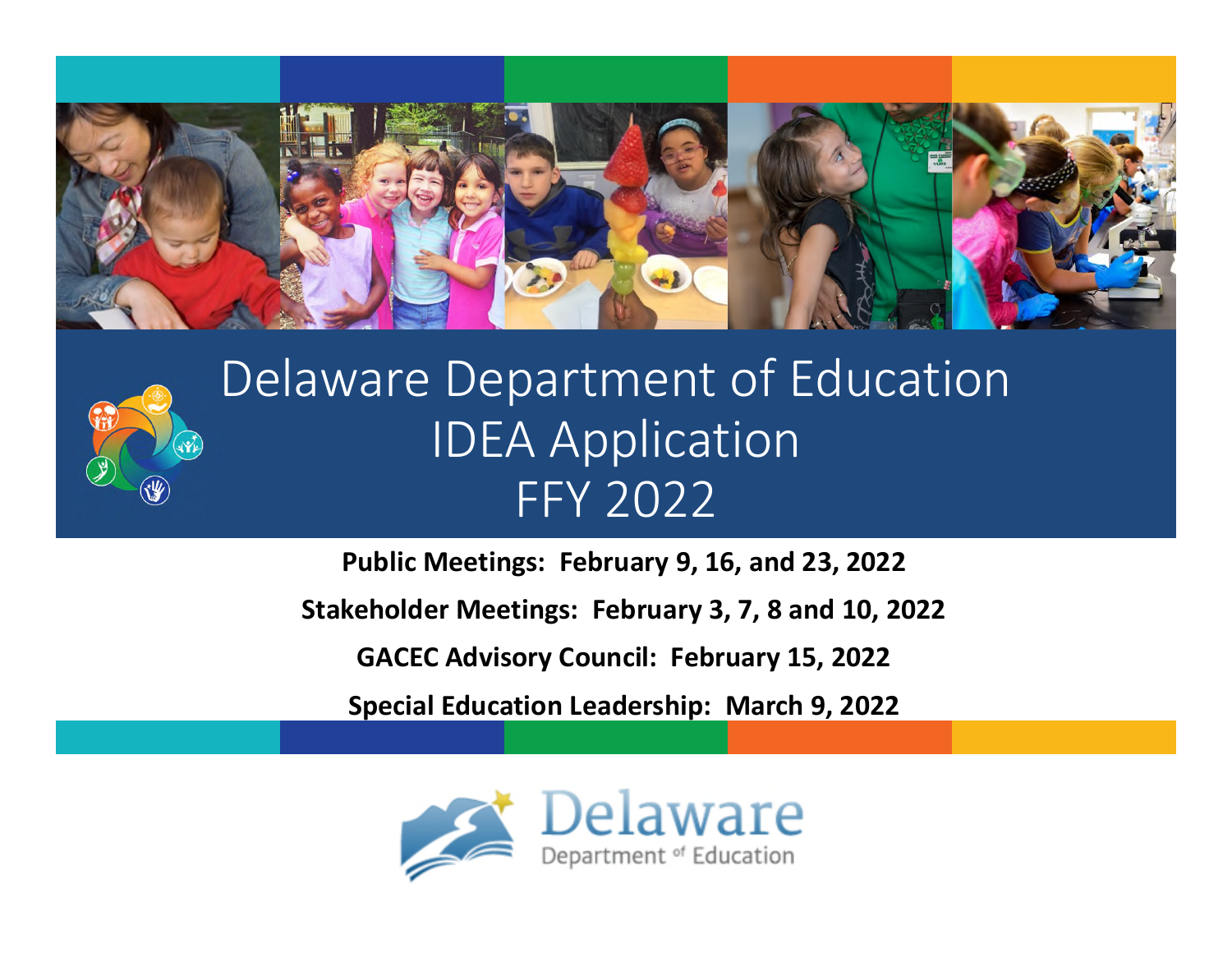

- FAPE for students with disabilities 3 to 21 years of age, including students who have been suspended or expelled.
- Goals of providing a full educational opportunity to students with disabilities.
- Child Find
- Individualized Education Plan IEP
- Least Restrictive Environment LRF
- Procedural Safeguards
- Evaluation procedures and timelines
- Confidentiality of information
- Transition of children from Part C to Part B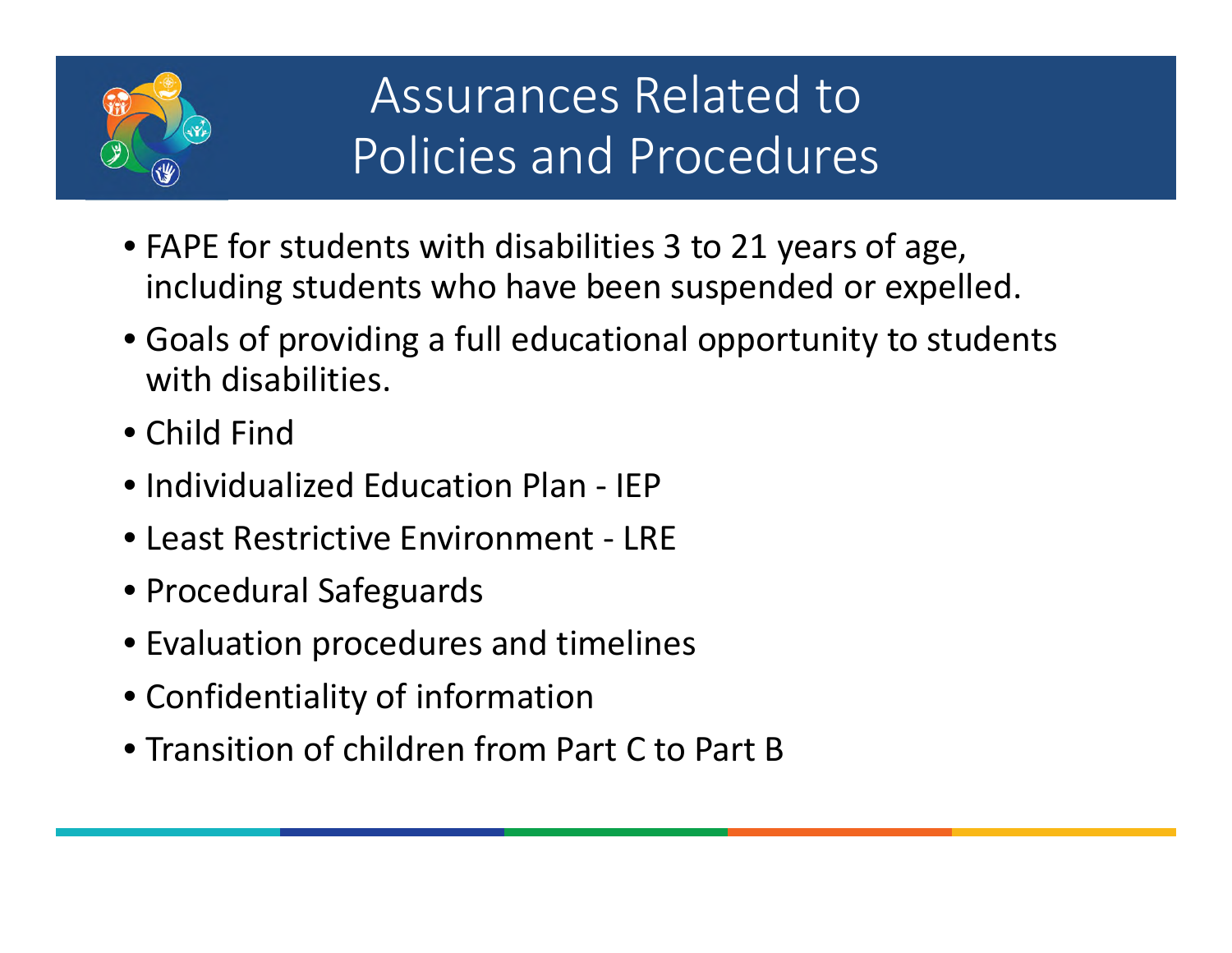

- Equitable Services for Parentally-placed Private School Children
- State monitors Part B regulations
- Interagency collaboration and agreements are in place
- Reasonable notice and hearing before withdrawing assistance
- DOE establishes qualifications and personnel are adequately training to carry out responsibilities under IDEA
- Goals established for the performance of students with disabilities
- All students with disabilities are included in the state and district-wide assessments
- Funds are expended in accordance with IDEA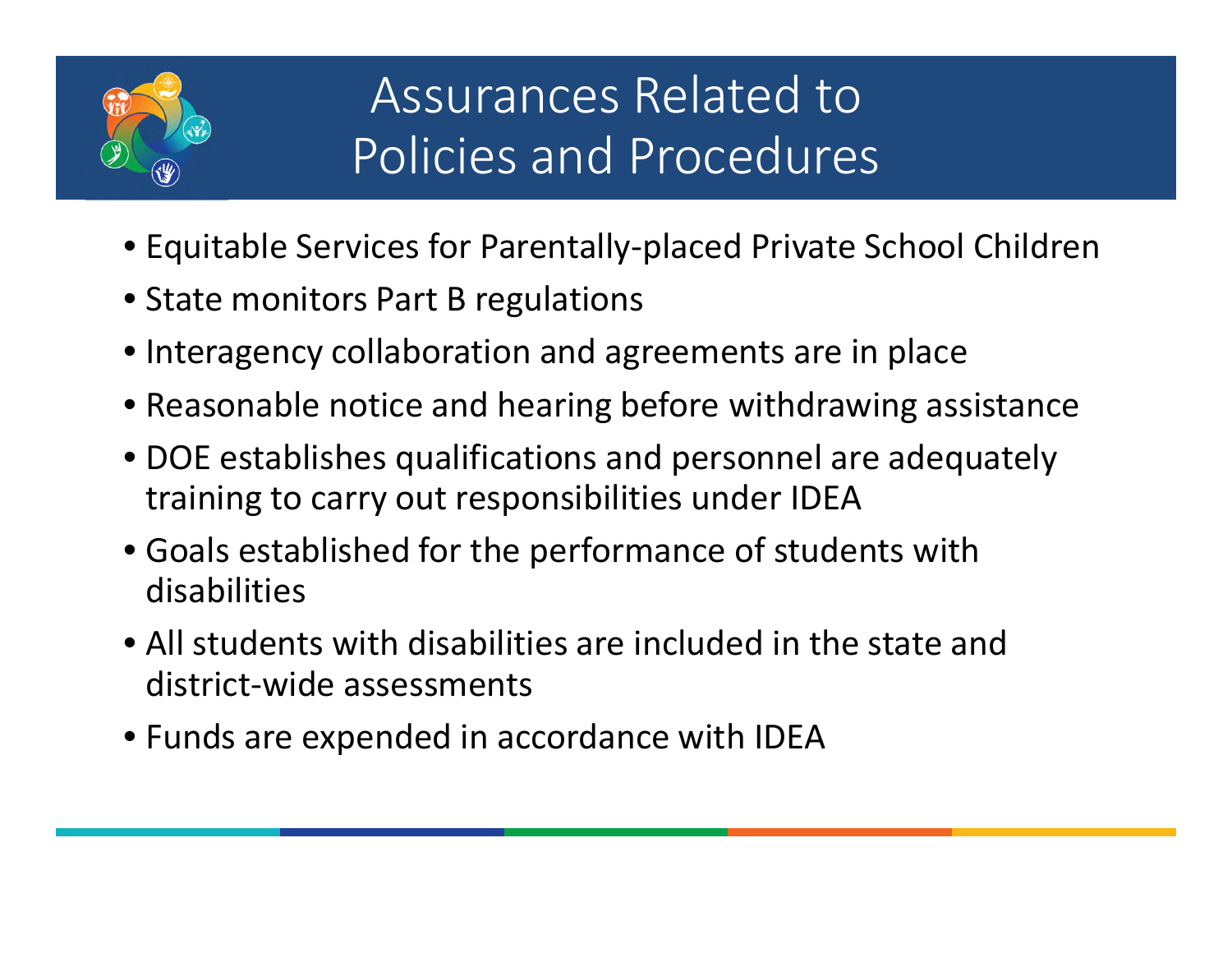

- State will not reduce the amount of funds due to excess cost below previous year's funds
- Prior to changes or additions to policies, opportunity for public comment will take place
- State will not use federal funds to fund State-mandated obligations
- State establishes and maintains an advisory council….GACEC
- State examines and disaggregates data to determine significant discrepancy for students who are suspended or expelled
- State adopts Accessible Instructional Materials (AIM) and provides accessible materials and abides by their regulations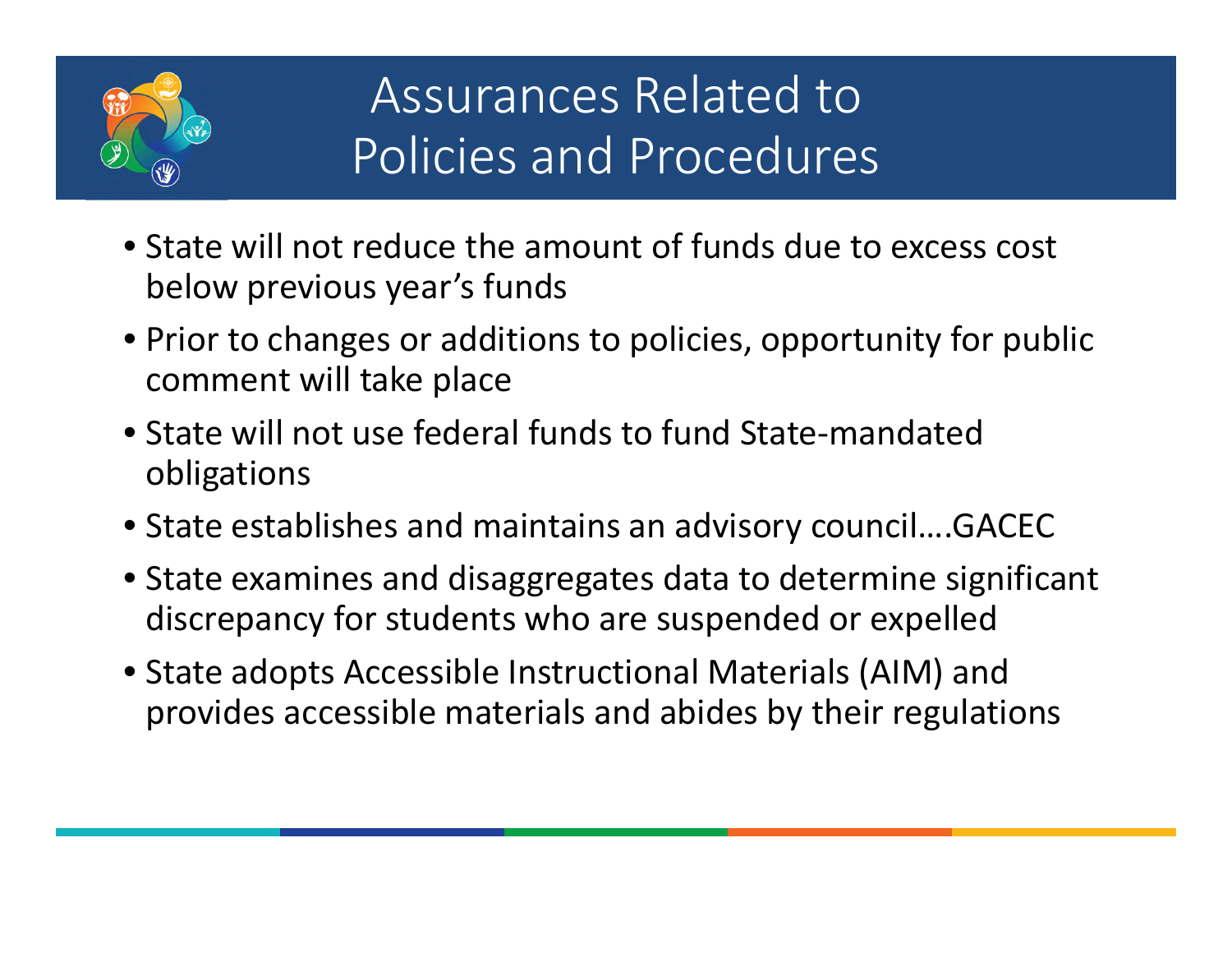

- State establishes policies and procedures to prevent overidentification of students with disabilities by race, ethnicity or disability.
- State shall prohibit LEA from requiring a child to obtain a prescription of controlled substance as a condition of attending school
- Distribute federal funds according to a formula and maintain fiscal accounting procedures
- Provide data as requested to OSEP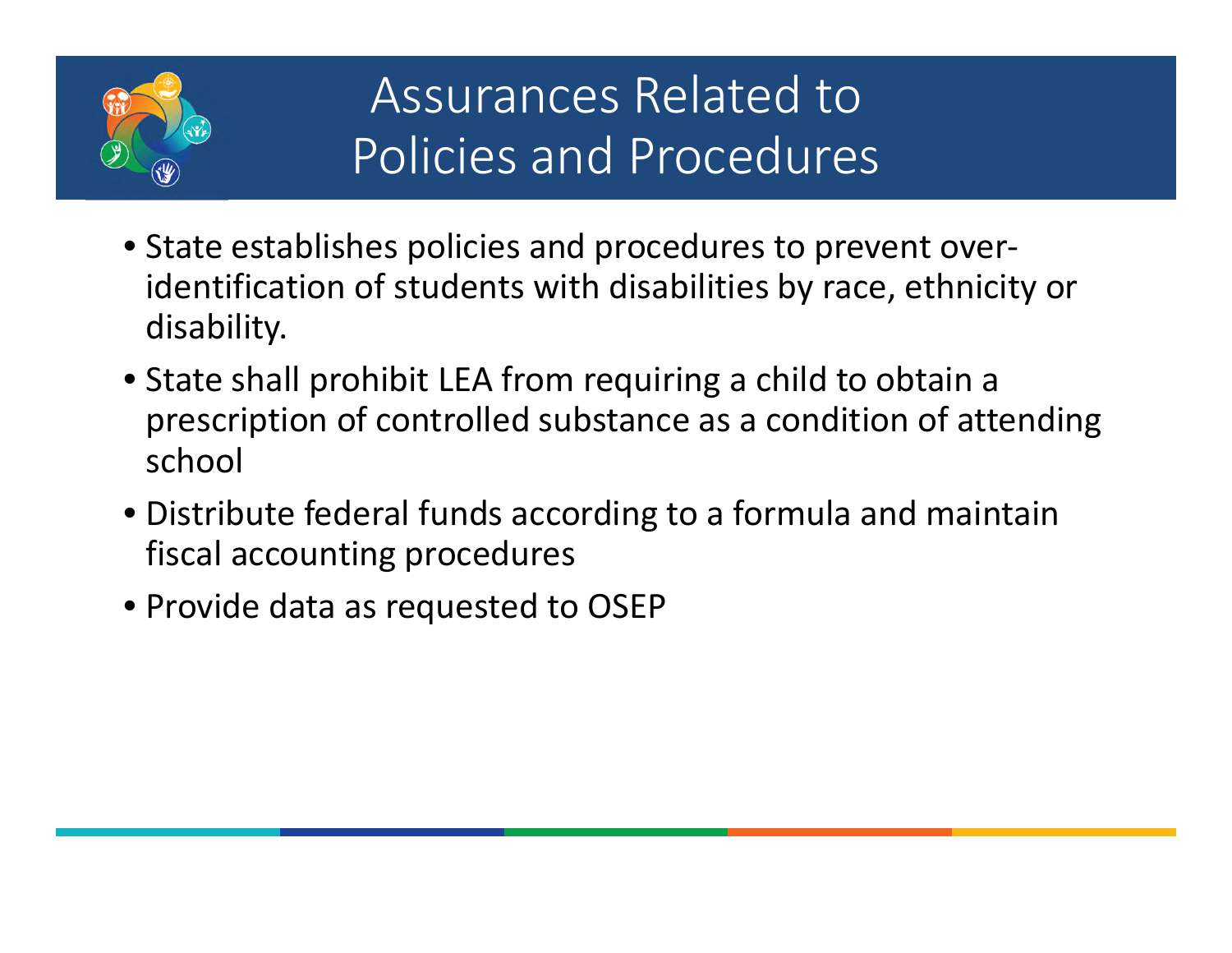

## Maintenance of State Financial Support

Total Amount of State Financial Support Made Available for Special Education and Related Services for Children with Disabilities

| <b>SFY 2012</b> | \$229,696.2 |
|-----------------|-------------|
| <b>SFY 2013</b> | \$252,526.7 |
| <b>SFY 2014</b> | \$288,183.9 |
| <b>SFY 2015</b> | \$294,498.9 |
| <b>SFY 2016</b> | \$313,437.6 |
| <b>SFY 2017</b> | \$346,860.3 |
| <b>SFY 2018</b> | \$378,540.9 |
| <b>SFY 2019</b> | \$400,253.7 |
| <b>SFY 2020</b> | \$433,565.3 |
| <b>SFY 2021</b> | \$461,139.3 |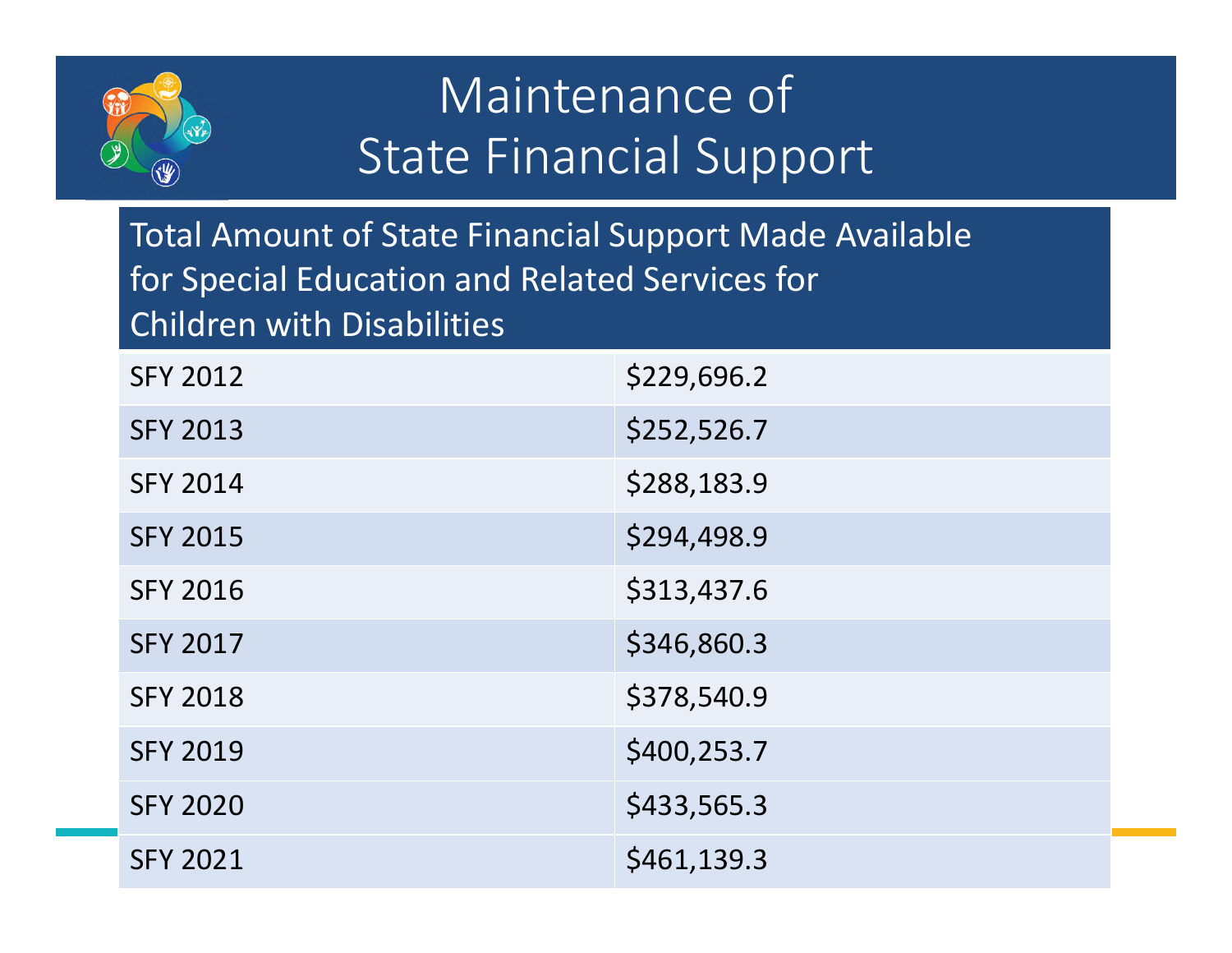

### **Citation:**

- Regulation § 300.646 of the *Individuals with Disabilities Education Act*  (IDEA) requires that each state that receives assistance under Part B of the IDEA must provide for the collection and examination of data to determine if disproportionality based on race and ethnicity is occurring in the state and the local education agencies (LEA) of the state with respect to:
	- the **identification** of children as children with disabilities, including identification of children with particular disabilities;
	- the **placement** of children in particular educational environments; and
	- the incidence, duration, and type of **disciplinary actions**, including suspensions/expulsions.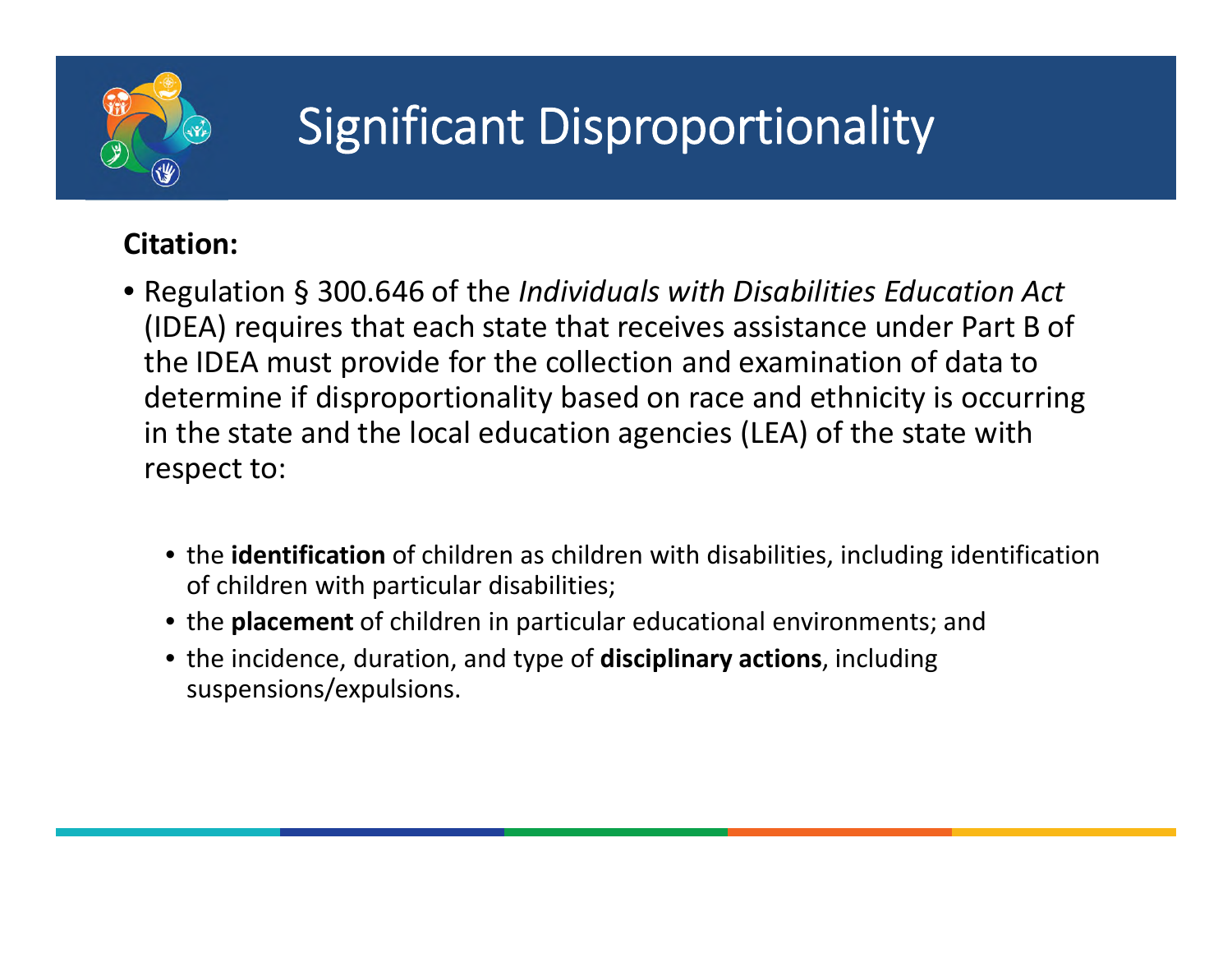

### *Identification:*

- Significant disproportionality in "identification: is defined as students ages 3-21 in a particular racial/ethnic group being at a considerably greater risk of being:
	- Identified as a student with a disability or
	- Identified within a particular disability category

**Delaware's definition of significant disproportionality in Identification: Significant Disproportionality is determined to exist when the percentages of students within a race/ethnicity group or racial/ethnic group within a specific disability category exceeds a risk ratio 3.0 for three consecutive years. A minimum "n" size has been established of 30 or more students.**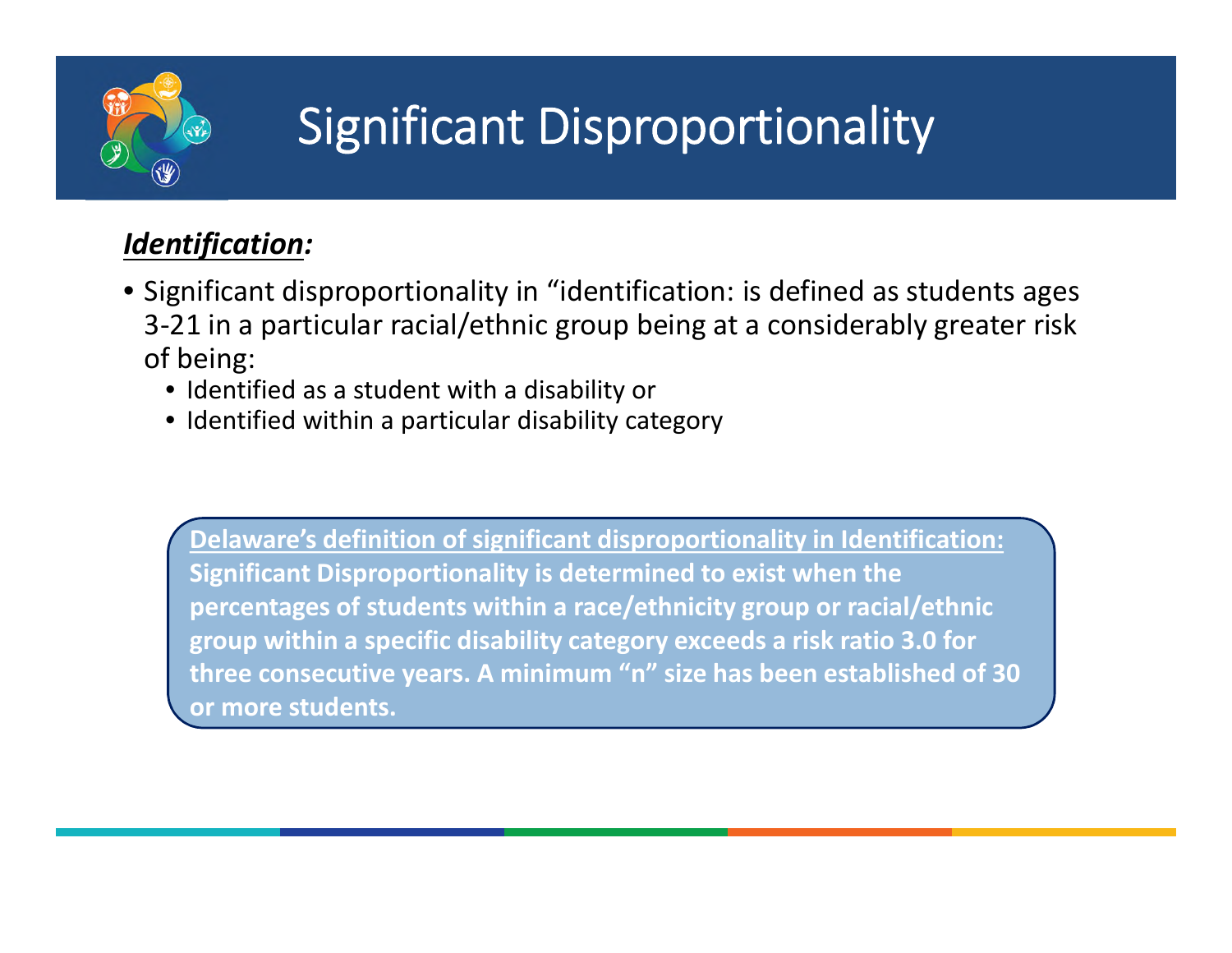

#### *Placement in Particular Education Settings:*

• Significant disproportionality in "placement" is defined as students ages

K-21 in a particular racial/ethnic group (i.e.,) being at a considerably greater risk of being placed in one of the following Educational Environment placement categories than all other racial/ethnic groups:

- Inside the regular classroom less than 40 percent of the school day
- In separate schools and residential

Placements in homebound/hospital settings, correctional facilities, or placements by the parent of a student in private schools are not included in this examination. Placements inside the regular classroom for more than 41 percent of the day are not examined.

**Delaware's definition of significant disproportionality in Placement: Significant Disproportionality is determined to exist when the percentages of students within a race/ethnicity group or racial/ethnic group within an educational setting exceeds a risk ratio 2.0 for three consecutive years. A minimum "n" size has been established of 30 or more students.**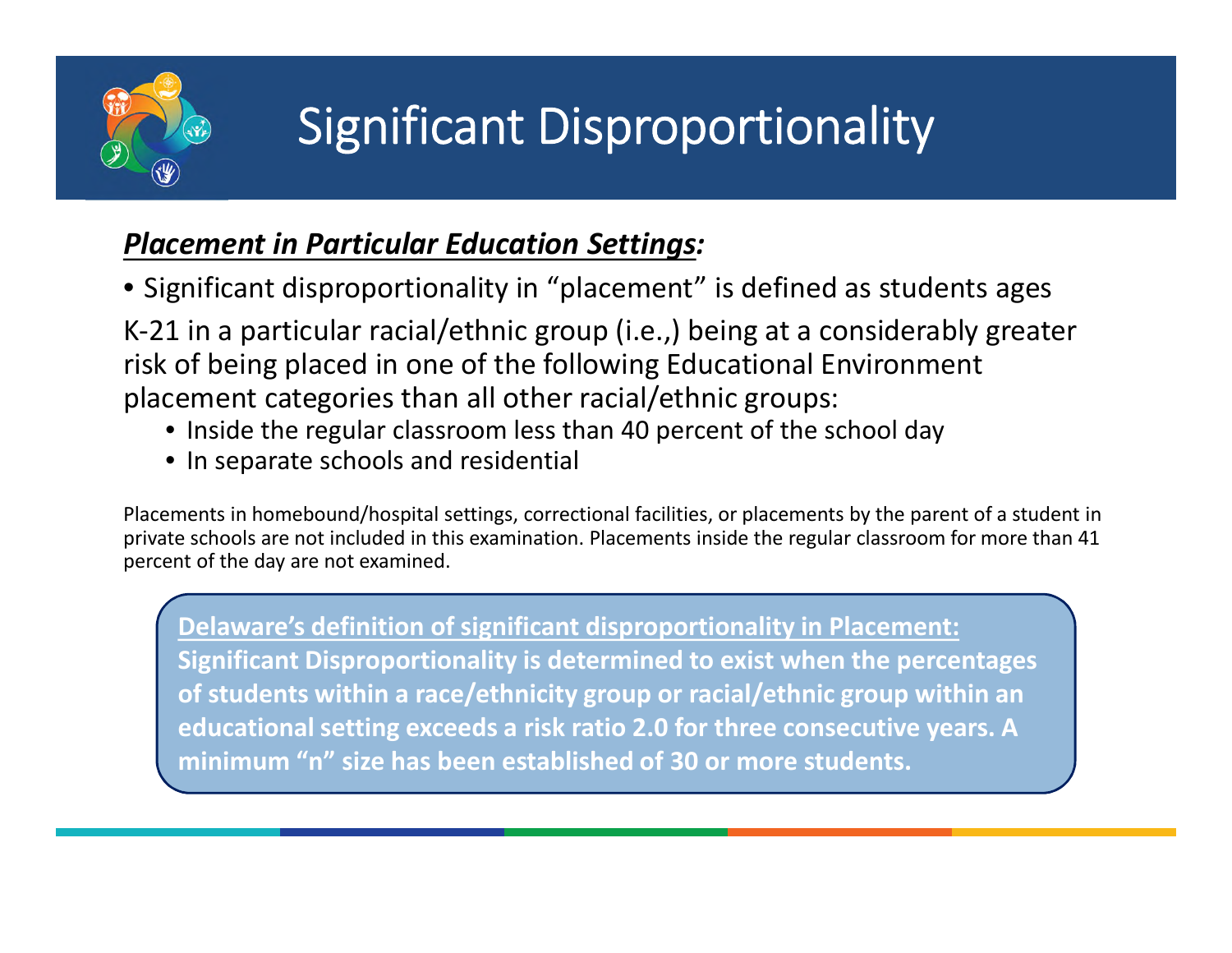

### *Discipline:*

- Significant disproportionality in "discipline" is defined as students with disabilities ages 3-21 in a particular racial/ethnic group being at a considerably greater risk of being subjected to disciplinary action during the school year than all other racial/ethnic groups. The discipline categories used to calculate significant disproportionality are listed below:
	- In-school suspensions of 10 days or less (ISS > 10 days)
	- In-school suspension of greater than 10 days (ISS < 10 days)
	- Out-of-school suspensions/expulsions of 10 days or less (OSS > 10 Days)
	- Out-of-school suspensions/expulsions of greater than 10 days (OSS < 10 days)
	- Total number of disciplinary removals

All discipline data is reviewed based on cumulative days during the school year.

**Delaware's definition of significant disproportionality in Discipline:**

**Significant Disproportionality is determined to exist when the percentages of disciplinary action for students within a race/ethnicity group or racial/ethnic group when the disciplinary action exceeds a risk ratio of 3.0 for three consecutive years. A minimum "n" size has been established of 30 or more students.**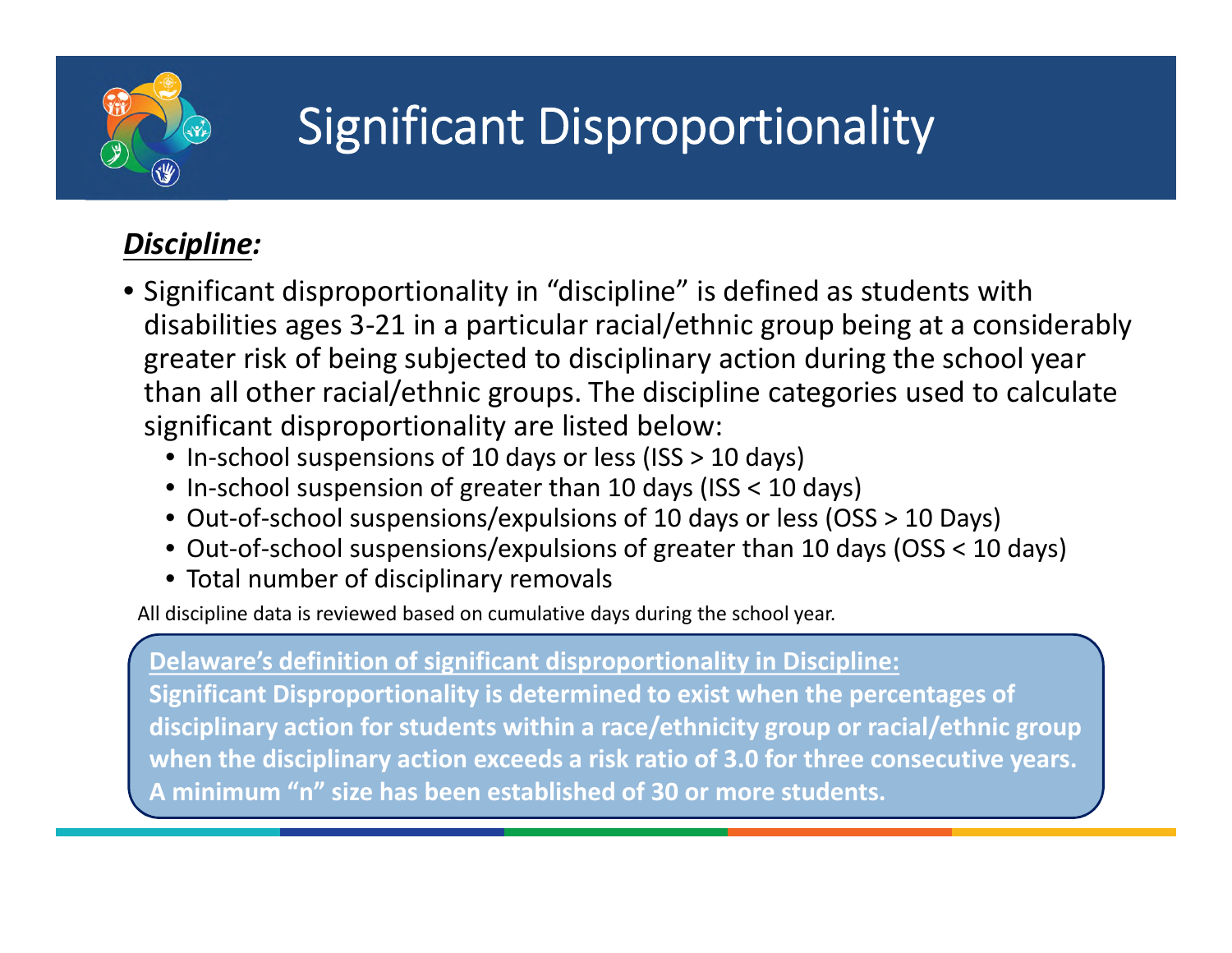

### *What happens if an LEA is identified with Significant Disproportionality?:*

- The DDOE requires that LEAs identified with Significant Disproportionality must:
	- Conduct a Root-Cause Analysis;
	- Review/Revise Policies, Procedures and Practices related to the identification;
	- Publicly Report Revisions of Policies, Procedures and Practices related to the identification;
	- Allocate 15% of IDEA Special Education (Part B, Section 611 & 619) funds within the upcoming Consolidated Grant Application (CGA) Process for Comprehensive Coordinated Early Intervening Services (CCEIS) to address the root cause of the determination. Students with and without Special Education Services can be support but not just Students with Disabilities only. These early intervening services can support students in ages 3-21.
	- Reporting requirement: LEA is required to track the number of students receiving CCEIS support for a two year period.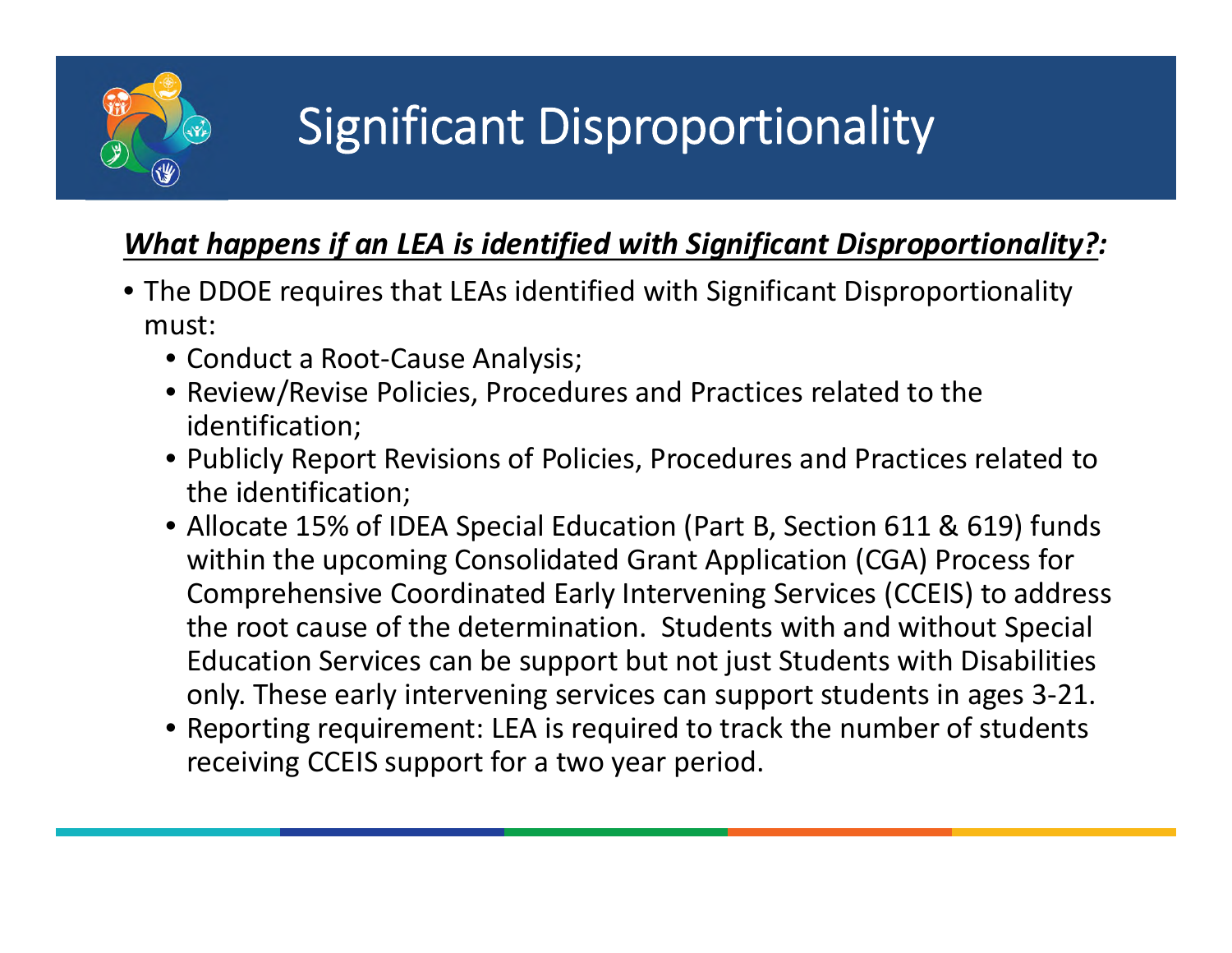

- •State may choose to set a standard for measuring reasonable progress
	- •State may choose not to identify a district if it has demonstrated reasonable progress each of the two prior consecutive years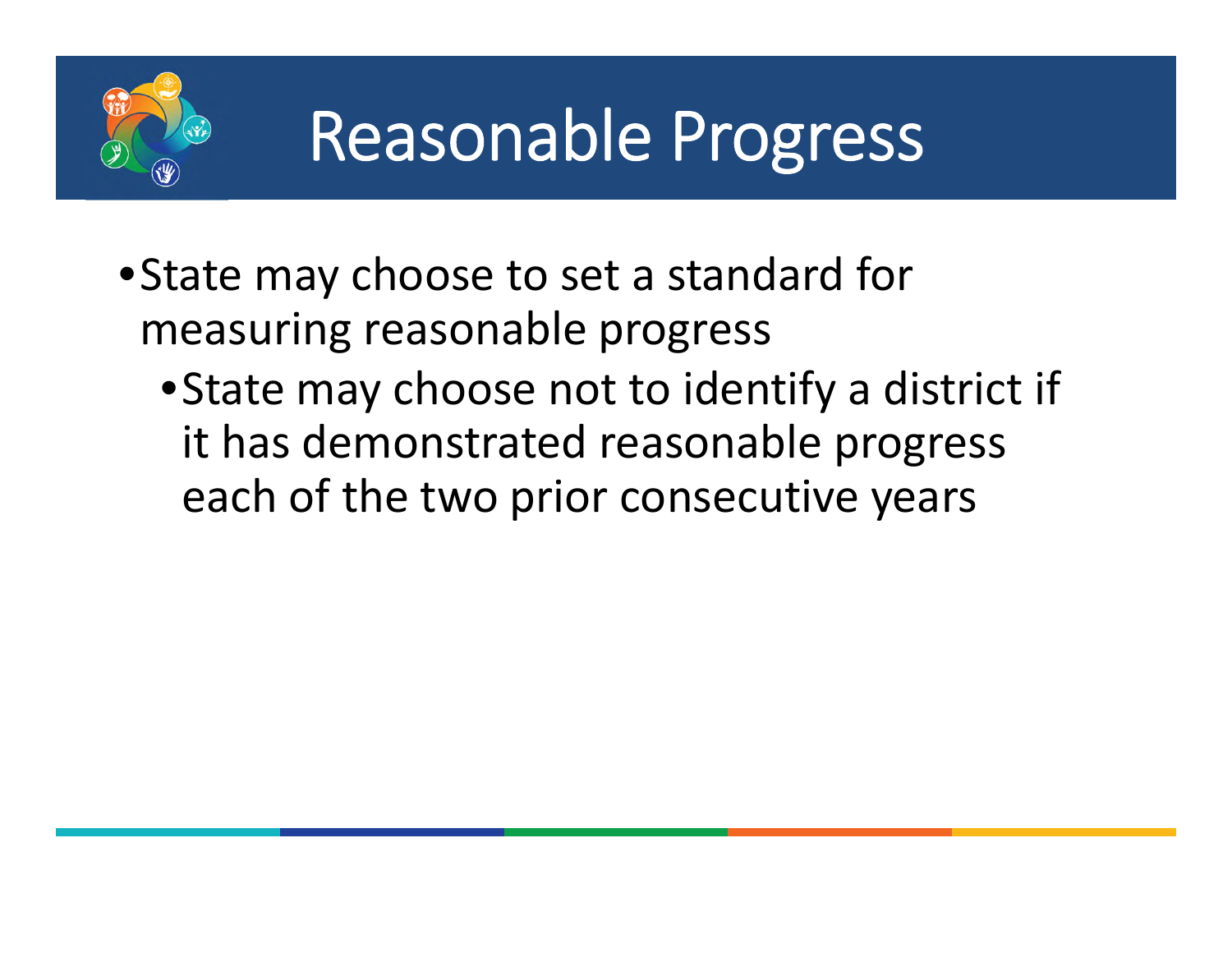

# Reasonable Progress

- •34 C.F.R. §300.647(d)(2)
	- •States are not required to identify an LEA with significant disproportionality if the LEA has demonstrated reasonable progress, as determined by the state, in lowering the risk ratio (or alternate risk ratio) for the group and category of analysis in each of the two prior consecutive years.
	- •This flexibility exists so that States need not interrupt successful efforts in meaningfully reducing significant disproportionality.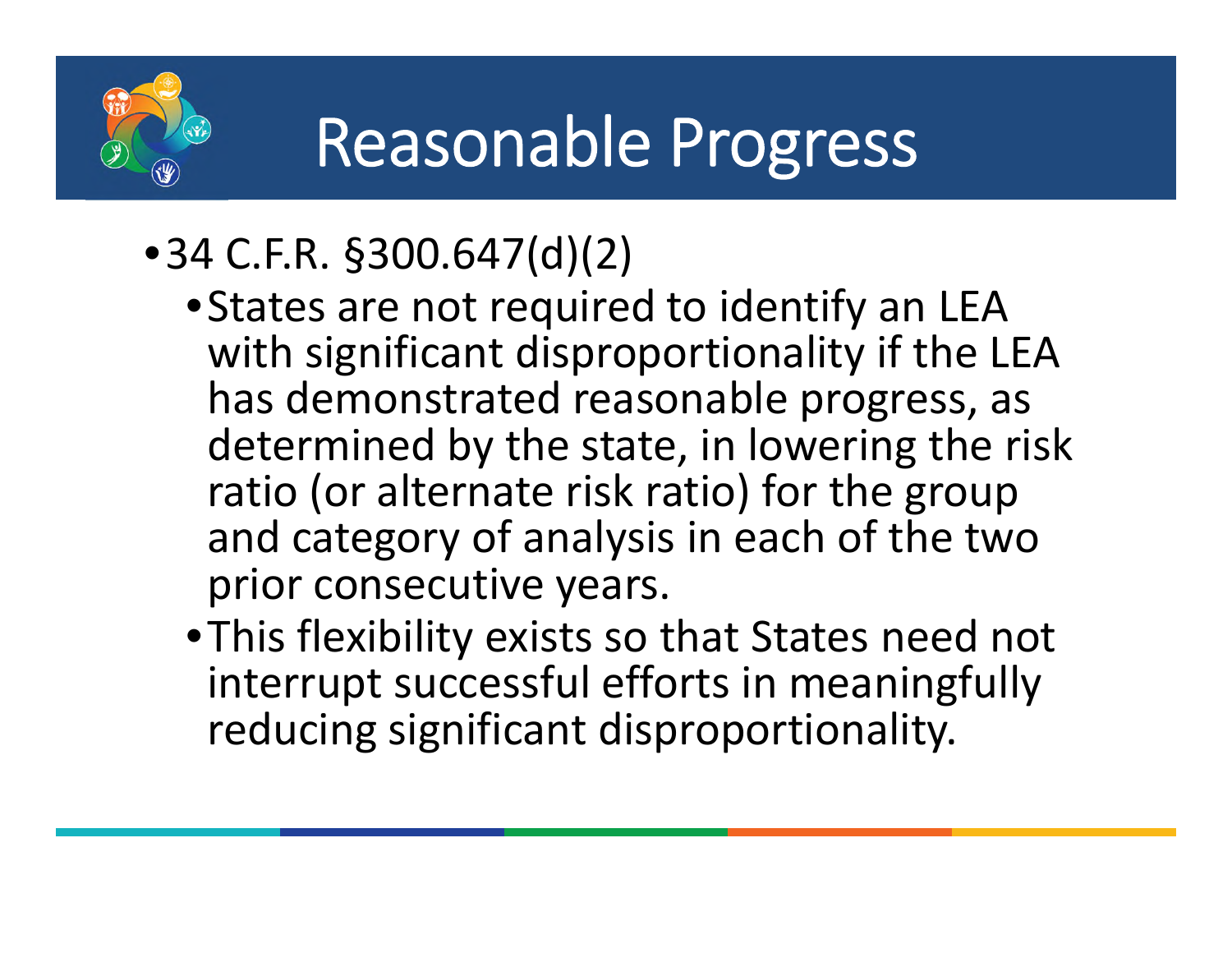

Reasonable Progress based on Stakeholder recommendation

- •Using three years of data, Delaware has chosen to adopt Reasonable Progress when an LEA decreases by .25 over a 2 year period with no increase in any year
- •Reasonable Progress will not be applied if an LEA is at a 5.0 threshold or higher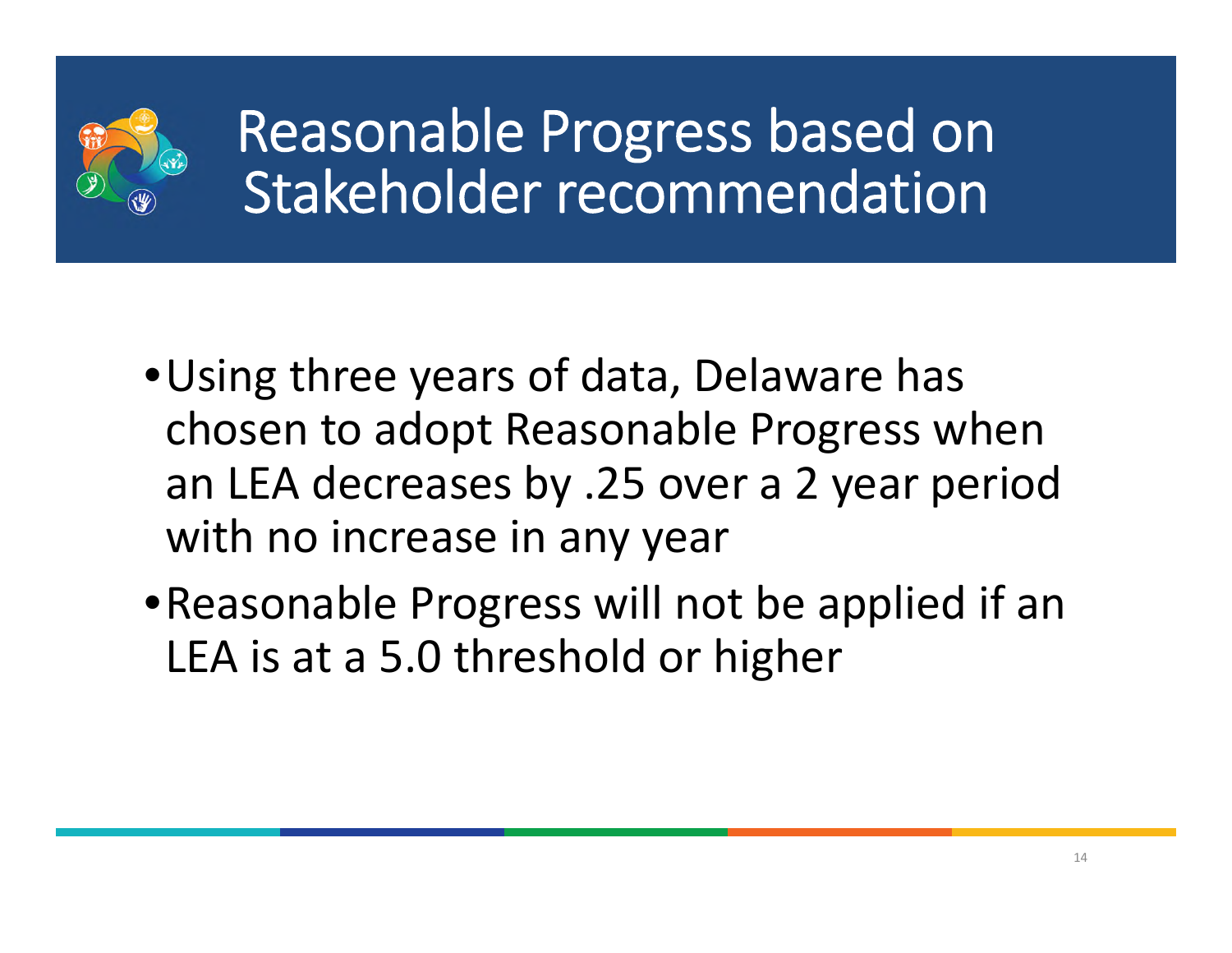

## FFY 2021 Funds – 611 and 619

## 611 Funds

- FFY 2021 \$40,017,216.
- LEAs  $-$  \$ 35,085,484.
- State Set-aside 611 Funds \$ 2,907,266.
	- Administrative Costs \$850,000.
	- High Needs Funds approx. \$408,173
	- Other State Level Activities \$766,293 (Salaries/OECs)
	- Monitoring, Due Process, Complaints and Mediation –

\$440,000.

## 619 Funds

- FFY 2021  $$1,313,306$ .
- LEAs \$1,188,306.
- State Set-aside 619 Funds \$125,000.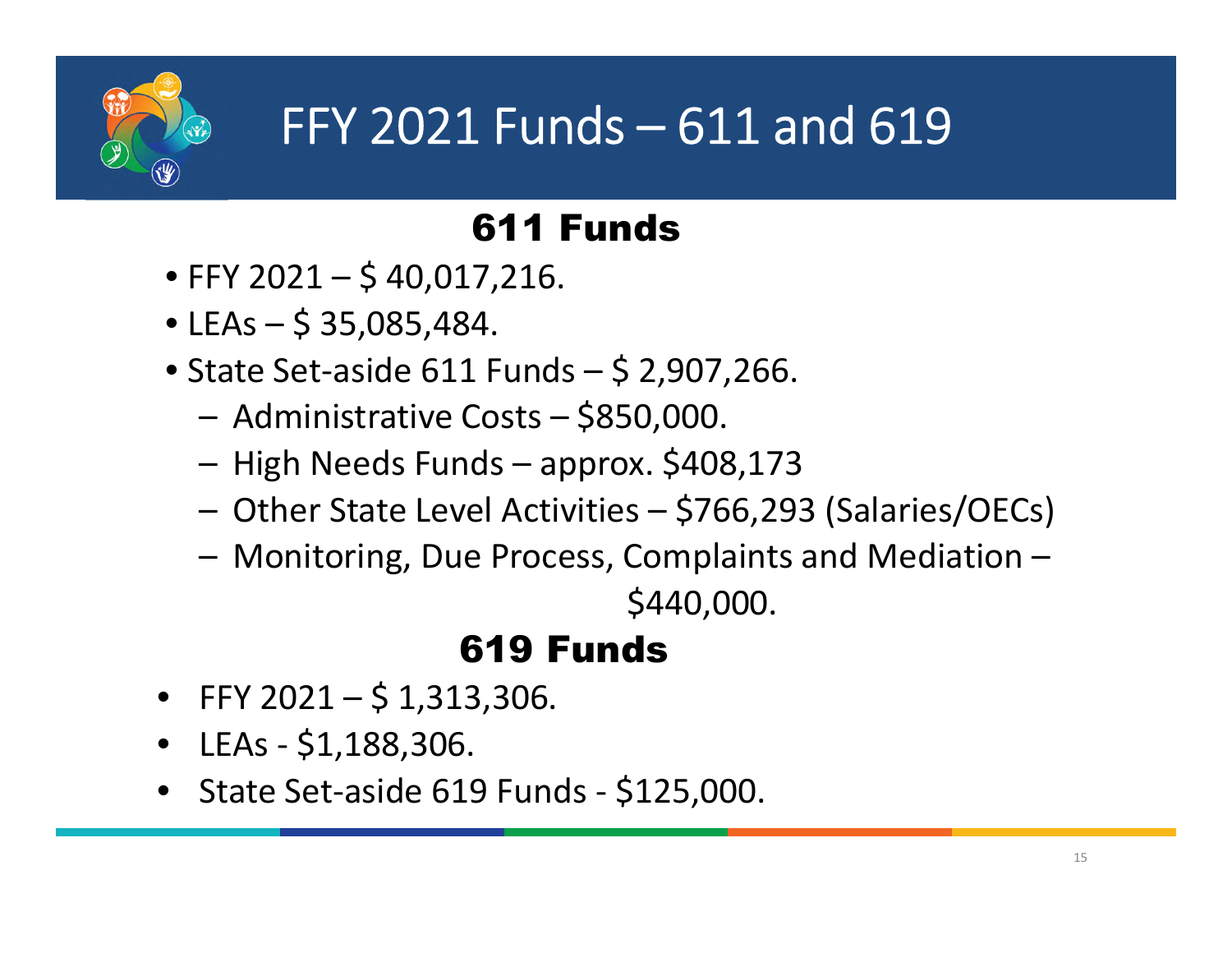

## High Needs Funds

Establish, in consultation and coordination with representatives from LEAs, a definition of a high need child with a disability that, at a minimum:

- $\checkmark$  Addresses the financial impact a high need child with a disability has on the budget of the child's LEA; and
- $\checkmark$  Ensures that the cost of the high need child with a disability is greater than 3 times the average per pupil expenditure;
- $\checkmark$  Establish eligibility criteria for the participation of an LEA that, at a minimum, take into account the number and percentage of high need children with disabilities served by an LEA;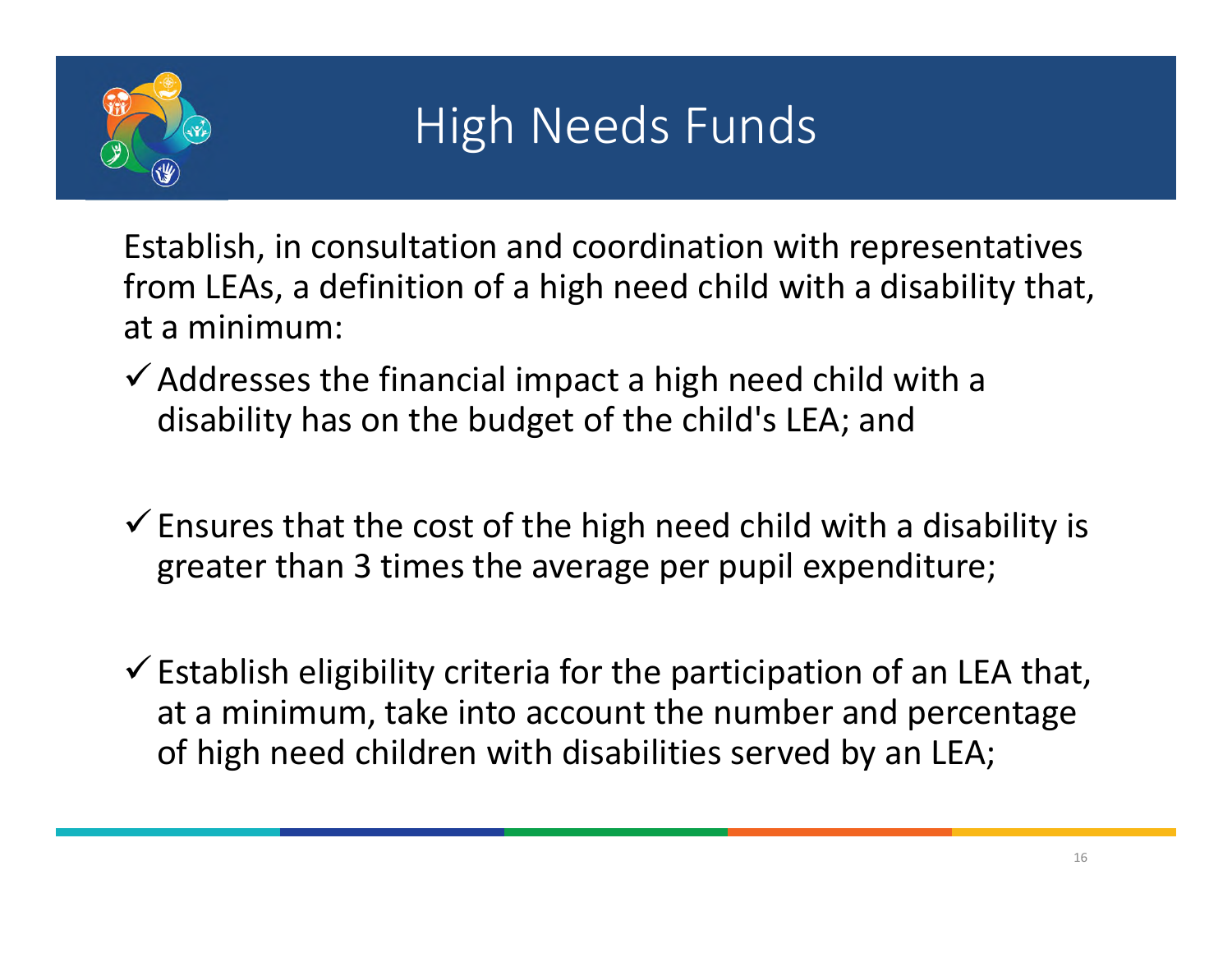

## High Needs Funds

 $\checkmark$  Establish criteria to ensure that placements supported by the fund are consistent with the requirements of Sec. 300.114 through 300.118;

 $\checkmark$  Develop a funding mechanism that provides distributions each fiscal year to LEAs that meet the criteria developed by the State under paragraph(c)(3)(i)(B) of this section;

 $\checkmark$  Establish an annual schedule by which the SEA must make its distributions from the high cost fund each fiscal year; and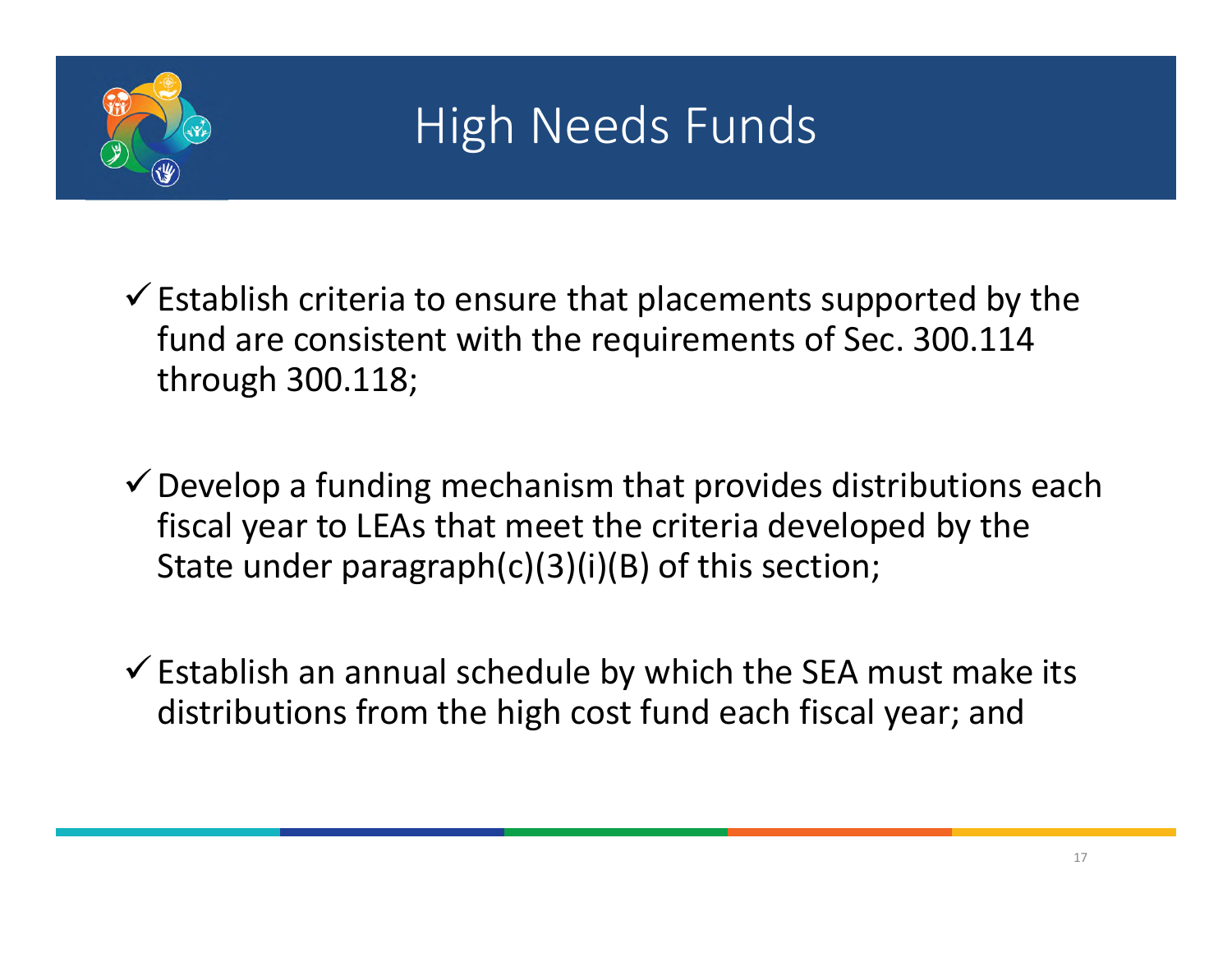

## High Needs Funds

 $\checkmark$  The costs associated with educating a high need child with a disability, as defined under paragraph (c)(3)(i)(A) of this section, are only those costs associated with providing direct special education and related services to the child that are identified in that child's IEP,

 $\checkmark$  The State must make its final State plan available to the public not less than 30 days before the beginning of the school year, including dissemination of such information on the State Web site.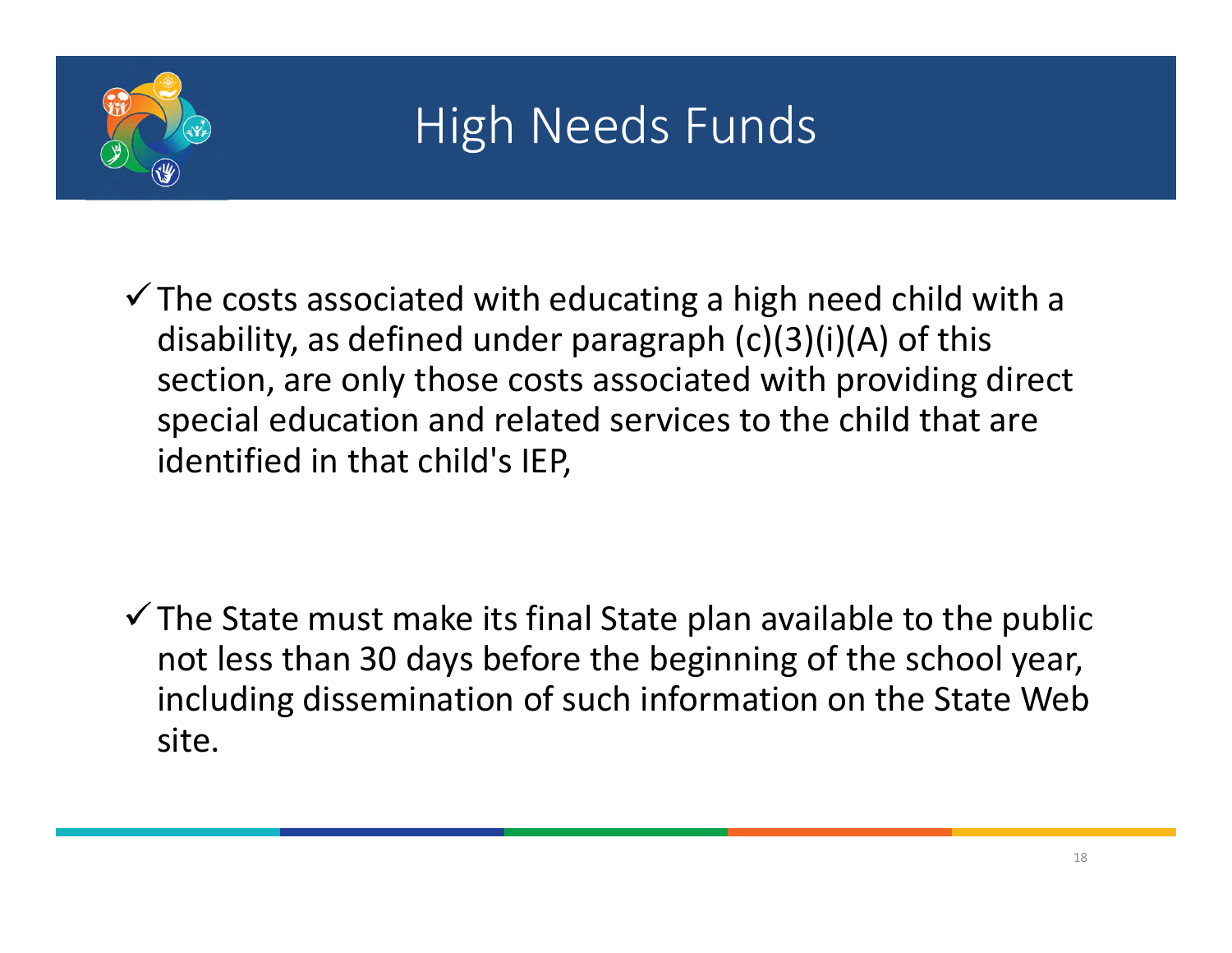

## Remaining Funds

• Authorized Activities – For support and direct service in professional development, training, technical assistance, personnel preparation, PBS, activities that improve service delivery, capacity building, technology and/or assistive technology to enhance learning and to provide access to general curriculum, accommodations, research-based interventions, universal design for learning, transition, alternative programming for students expelled or in correctional facilities, etc. …all in the name of improving results and outcomes for children with disabilities.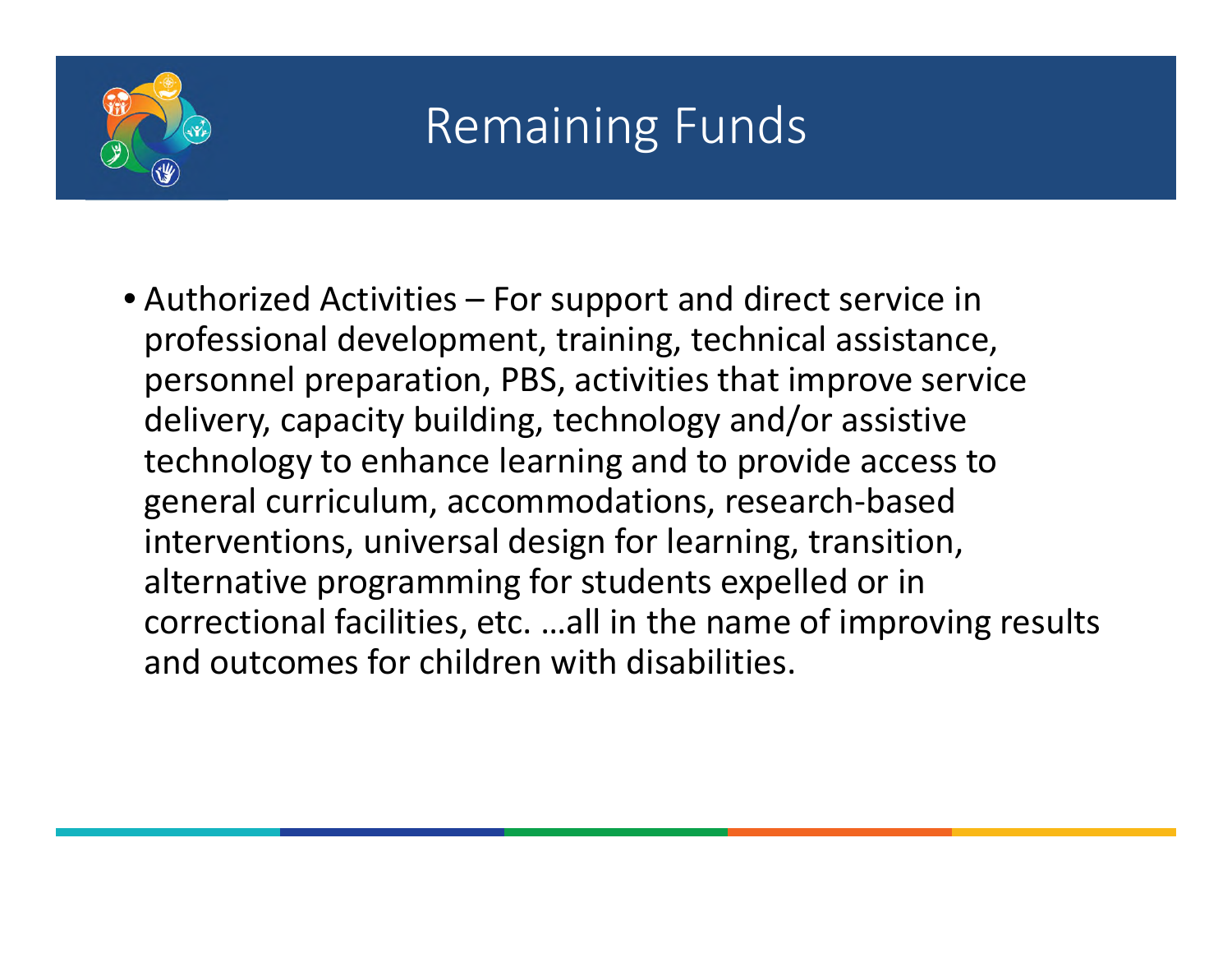## Delaware Initiatives supported through IDEA

- •**DE- PBS**
- •**MTSS for Academics and Behavior**
- •**Universal Design for Learning Professional Learning**
- **Educational Surrogate Parent Program**
- **Parent Information Center of Delaware**
- **SPEACs Communication and Literacy**
- •**Mediation**
- •**IEP Facilitation**
- •**New Teacher Mentoring Program**
- **Standards-based IEP Professional Learning**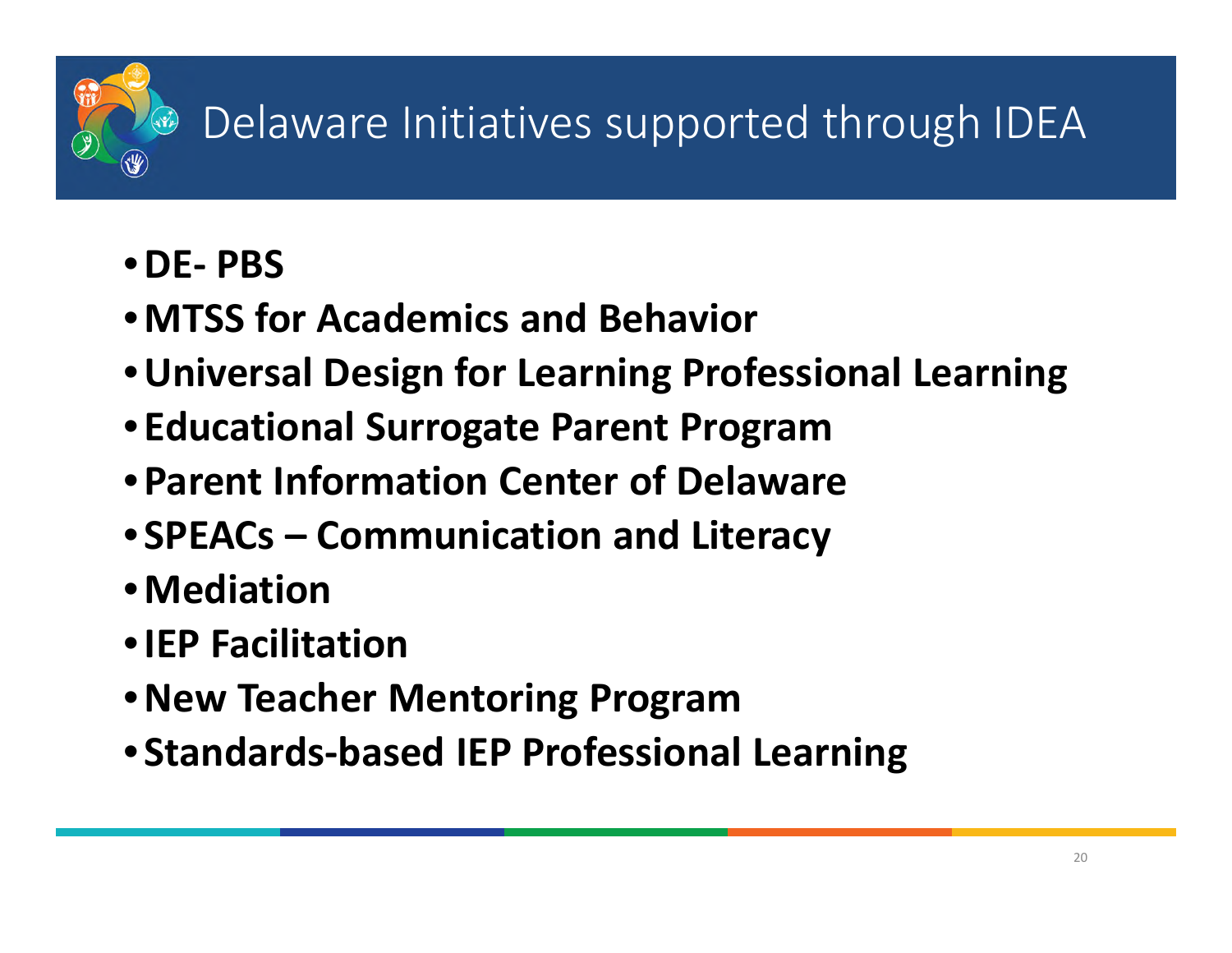## Delaware Initiatives supported through IDEA

- **Transition Initiatives**
- **Pipeline for Success**
- **Post School Outcomes Survey**
- **Division of Visually Impaired**
- **2 Parent Engagement Surveys**
- **Autism Peer Review Panel**
- **Administrative Complaint and Due Process**
- **Transition Conference**
- **Monitoring Part B regulations**
- **Restraint and Seclusion Reporting**
- **Educational Benefits Professional Development**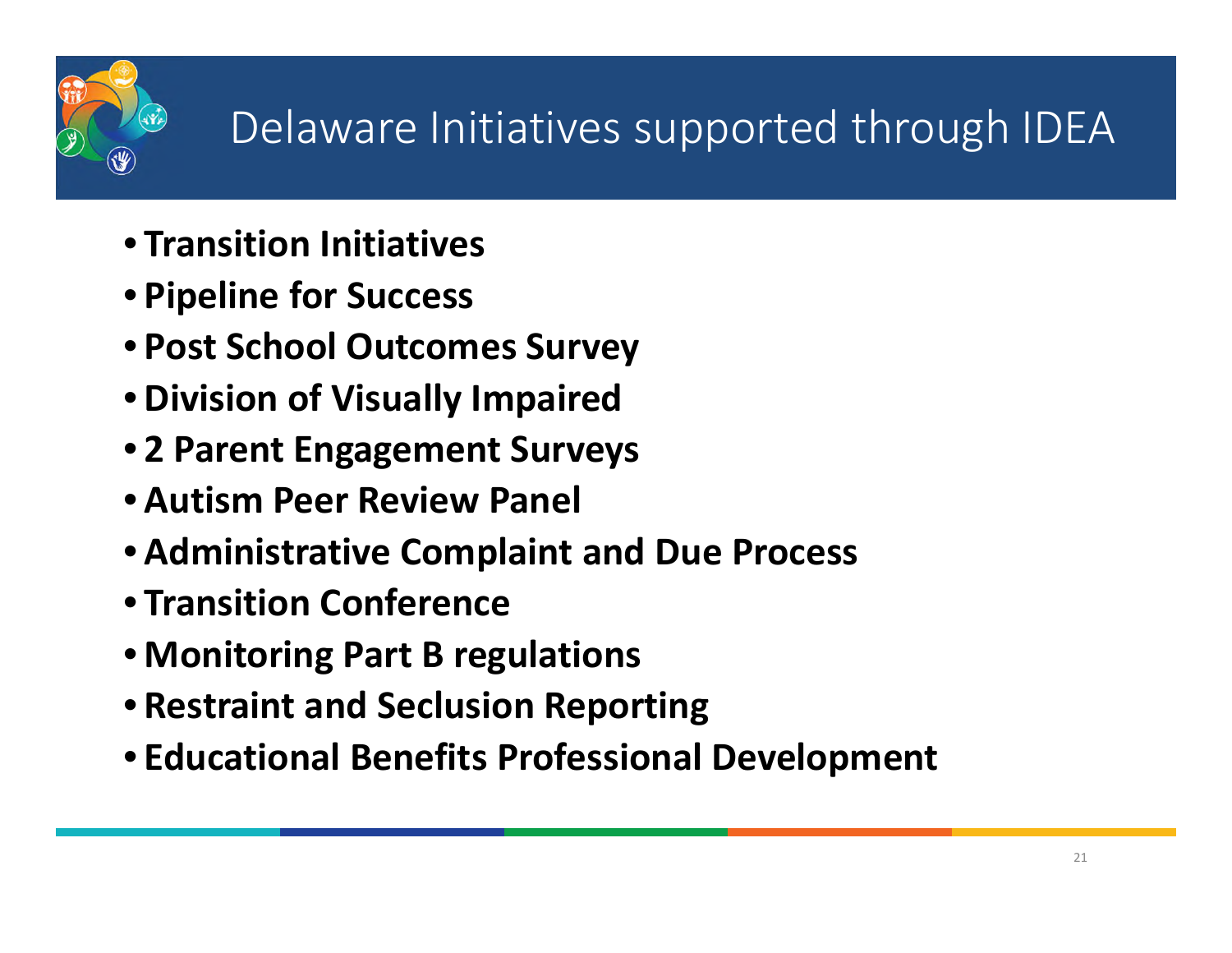

- **Contracted services for technical assistance and training**
- **Sponsor Community of Practice for Early Childhood special education itinerant teachers**
- •**Review and revision of guidance manuals for Early Childhood Outcomes and Early Childhood special education**
- **Technical training on utilization of ASQ online screening system**
- •**National TA Conferences**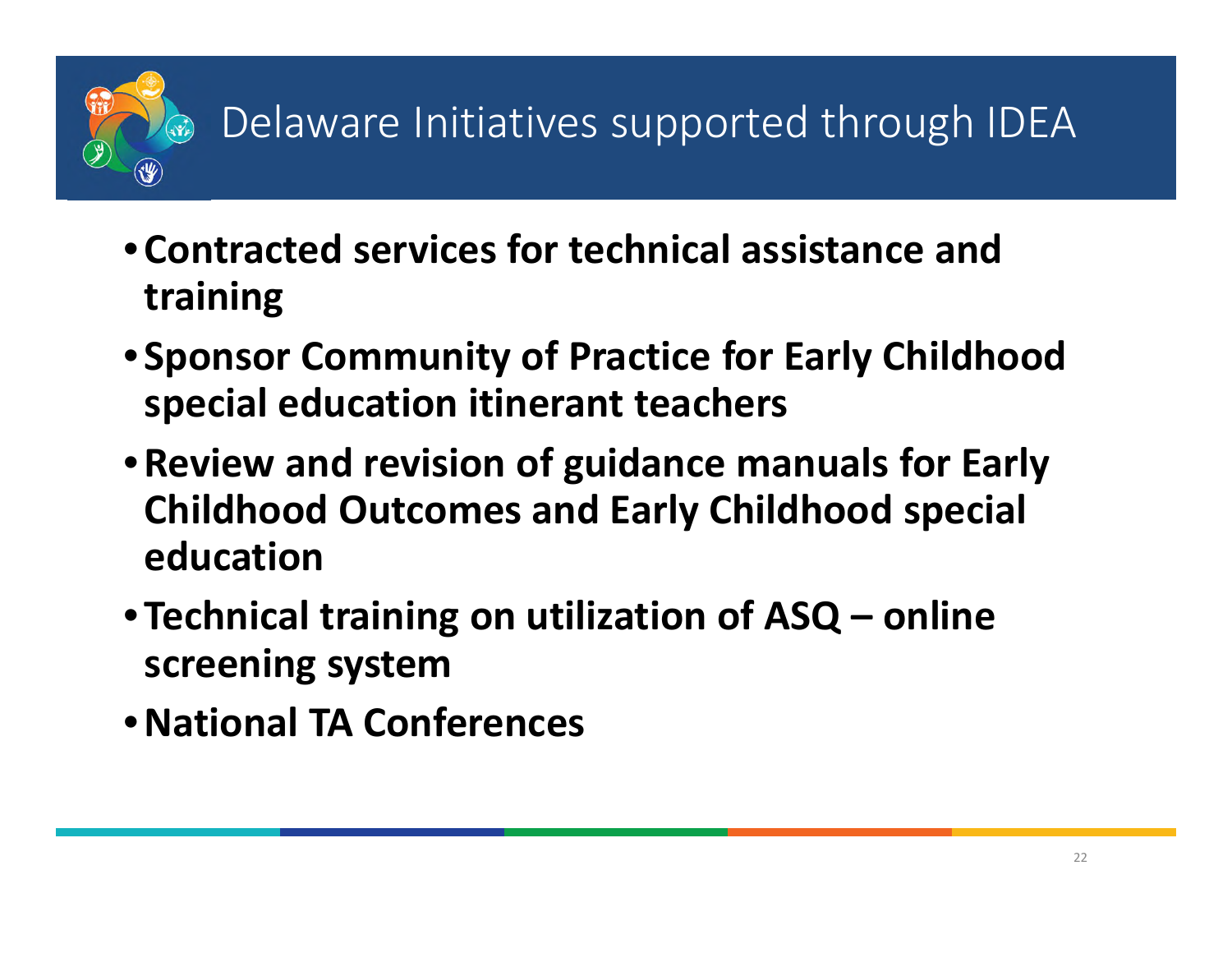

## Input on IDEA spending by stakeholders and public comments